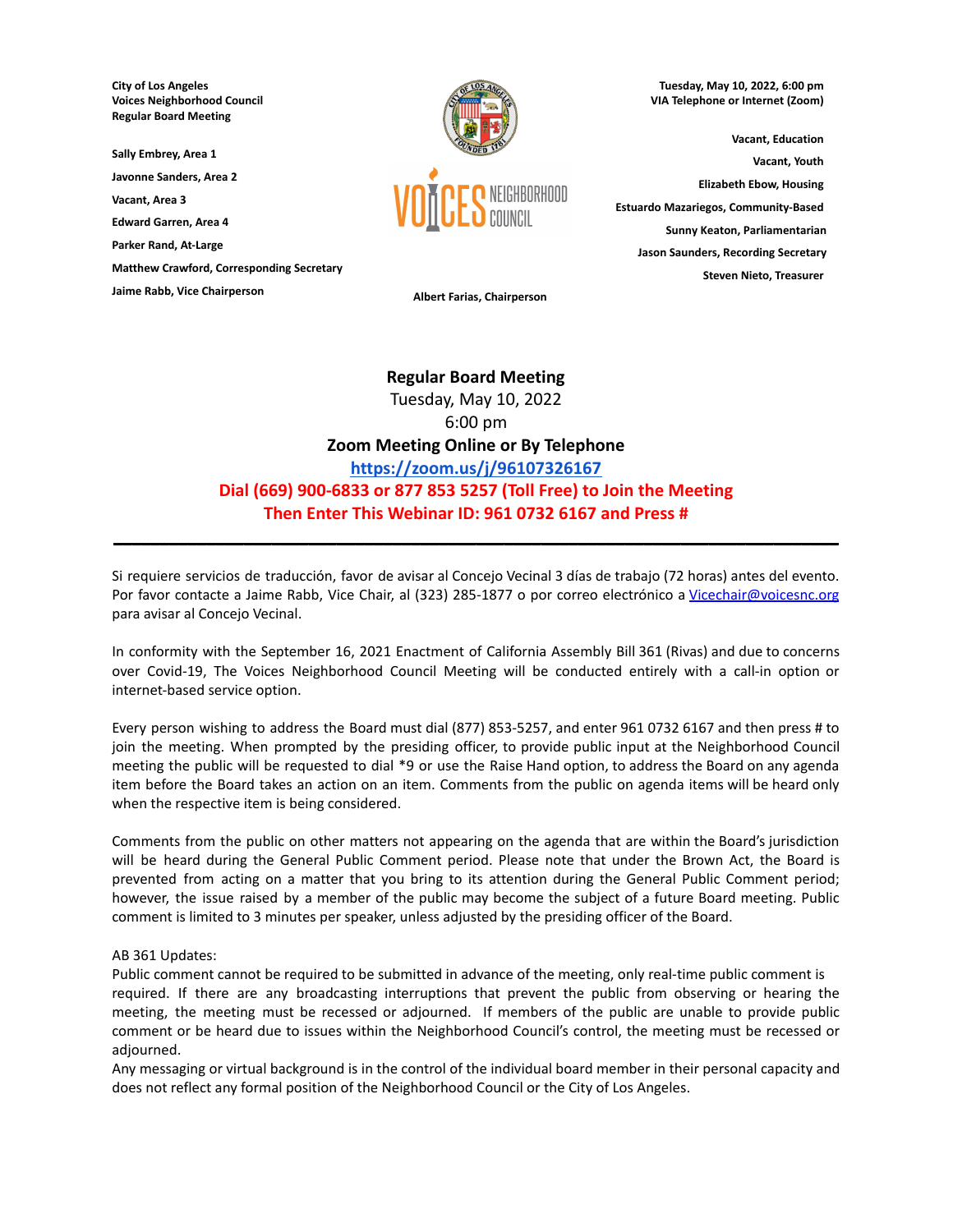# **QUORUM**

The Voices Neighborhood Council has 14 elected positions and one nominated position. The Voices Neighborhood Council must have eight members present for quorum to conduct official business.

# *AGENDA FOR 5/10/2022*

#### *Call to Order Roll Call*

## **Action Items**

All items listed are designated for discussion and possible action by the Voices Neighborhood Council. Council items identified as presentations may be proposed for action by the Council and will be reflected as such in the meeting minutes.

| Item           | Reference     | <b>Matter</b>                                                                                            |  |  |  |
|----------------|---------------|----------------------------------------------------------------------------------------------------------|--|--|--|
|                | <b>Number</b> |                                                                                                          |  |  |  |
| $\mathbf{1}$ . | 0522-01       | General Public Comment on Non-Agenda Items (limit 3 minutes per speaker)                                 |  |  |  |
| 2.             | 0522-02       | <b>Community/Government Reports and Announcements</b>                                                    |  |  |  |
|                |               | A. LAPD Senior Lead Officers -Southwest and 77th St.                                                     |  |  |  |
|                |               | B. Office of Supervisor Holly Mitchell's office - Alfonso Ruiz-Delgado                                   |  |  |  |
|                |               | C. State Senator Sydney Kamlager-Dove's office - Josef Siroky                                            |  |  |  |
|                |               | D. Congressmember Karen Bass' office - Allen Moret                                                       |  |  |  |
|                |               | Council District 9 - Kendal Lake<br>Е.                                                                   |  |  |  |
|                |               | Mayor's Office - Edith Vega<br>F.                                                                        |  |  |  |
|                |               | G. USC Civic Engagement- Steve Wesson                                                                    |  |  |  |
|                |               | H. Department of Neighborhood Empowerment- Daniel Johnson                                                |  |  |  |
| 3.             | 0522-03       | Treasurer's Report: Monthly Expenditure Report                                                           |  |  |  |
|                |               | Review and discussion of VoicesNC Budget and MERs for April 2022.                                        |  |  |  |
|                |               | Member/Committee: S. Nieto, Treasurer                                                                    |  |  |  |
|                |               | Proposed Action 1: Motion to APPROVE the April 2022 MERs. MERs to be submitted by May 31, 2022.          |  |  |  |
|                |               | Perform BAC.                                                                                             |  |  |  |
| 4.             | 0522-04       | <b>Meeting Minutes</b>                                                                                   |  |  |  |
|                |               | Review and discussion of minutes from the April (4/12/22) meeting.                                       |  |  |  |
|                |               | Member/Committee: A. Farias                                                                              |  |  |  |
|                |               | Proposed Action: Motion to APPROVE the minutes for the April 2022 General Board Meeting.                 |  |  |  |
| 5.             | 0522-05       | <b>Healthy Streets LA Campaign Presentation</b>                                                          |  |  |  |
|                |               | Member/Committee: E. Garren/PLUM                                                                         |  |  |  |
|                |               | Proposed Action: Motion to APPROVE a letter supporting Healthy Streets LA Campaign.                      |  |  |  |
| 6.             | 0522-06       | <b>Vermont Square Library Mural Project</b>                                                              |  |  |  |
|                |               | Member/Committee: J. Rabb                                                                                |  |  |  |
|                |               | Proposed Action: Motion to APPROVE an amount not to exceed \$5000 for the LOVE BOOKS Mural at Vermont    |  |  |  |
|                |               | Square Park, as needed.                                                                                  |  |  |  |
| 7.             | 0522-07       | Vermont Square Library Summer Events - June 7, June 21, July 12 and Aug. 2                               |  |  |  |
|                |               | Member/Committee: J. Rabb                                                                                |  |  |  |
|                |               | Proposed Action: Motion to APPROVE an amount not to exceed \$1,000 for outreach refreshments/items at (1 |  |  |  |
|                |               | or all dates) Vermont Square Park.                                                                       |  |  |  |
| 8.             | 0522-08       | 2nd Annual Summer Extravaganza August Events Task Force                                                  |  |  |  |
|                |               | Member/Committee: J. Rabb                                                                                |  |  |  |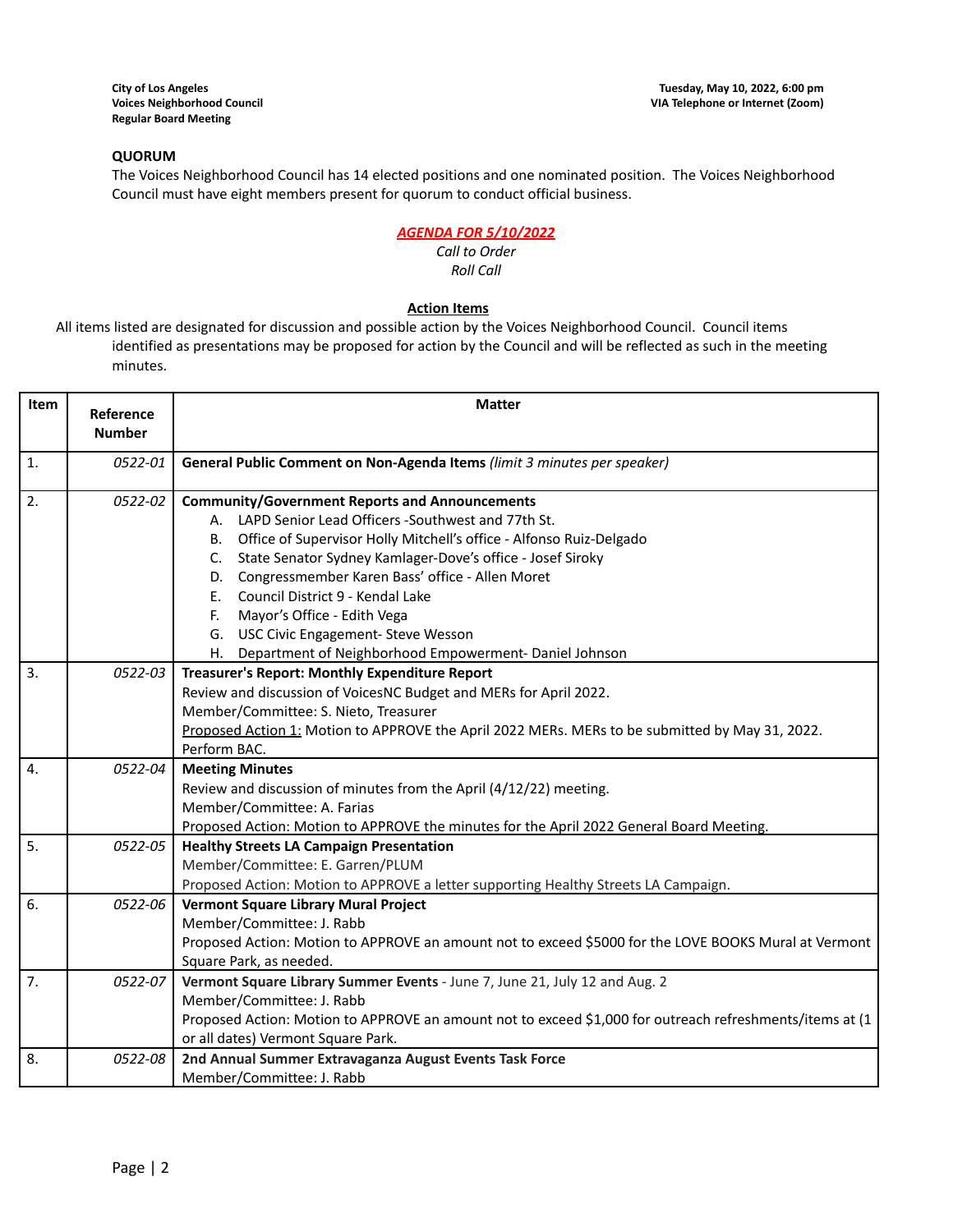|     |             | Proposed Action: Motion to APPROVE a Task Force to handle details with CD9 for the Summer events at        |  |  |  |
|-----|-------------|------------------------------------------------------------------------------------------------------------|--|--|--|
|     |             | Vermont Square Park.                                                                                       |  |  |  |
| 9.  | 0522-09     | <b>Committee &amp; Liaison Reports Assignments</b>                                                         |  |  |  |
|     |             | Council to report on committee and liaison activities and invite interested stakeholders to participate in |  |  |  |
|     |             | scheduled meetings.                                                                                        |  |  |  |
|     |             | • BOP Committee                                                                                            |  |  |  |
|     |             | • Planning & Land Use Committee                                                                            |  |  |  |
|     |             | • Health and Safety Committee                                                                              |  |  |  |
|     |             | • Budget & Finance Committee                                                                               |  |  |  |
|     |             | • Ad hoc Sustainability Committee                                                                          |  |  |  |
|     |             | • Ad hoc Business Committee                                                                                |  |  |  |
|     |             | • LA LGBTQ+ Alliance of Neighborhood Councils Liaison                                                      |  |  |  |
|     |             | • CPAB - 77th Liaison & Southwest Liaison                                                                  |  |  |  |
|     |             | • Homeless Liaison                                                                                         |  |  |  |
|     |             | • SLAANC Liaison                                                                                           |  |  |  |
|     |             | • Area Representatives (1, 2, 3, 4 and At-Large)                                                           |  |  |  |
|     |             | Proposed Action: Council to establish standing committee, to assign committee chairs, members and liaisons |  |  |  |
| 10. | $0522 - 10$ | <b>Voices Vacancies</b>                                                                                    |  |  |  |
|     |             | Review and discussion of vacant council seat, unassigned committees, liaisons, liaison alternates, and     |  |  |  |
|     |             | recruitment of community stakeholders for committee assignment. Discuss council member absences. Invite    |  |  |  |
|     |             | all committee members to be sworn in during the meeting.                                                   |  |  |  |
|     |             | Member/Committee: A. Farias                                                                                |  |  |  |
|     |             | Proposed Action: 1) Council to appoint vacant board seats - Education Rep, Area 3 Representative and Youth |  |  |  |
|     |             | Rep.                                                                                                       |  |  |  |
| 11. | 0522-11     | General Board Announcements on Non-Agenda Items (Not for Discussion)                                       |  |  |  |
|     |             |                                                                                                            |  |  |  |
|     |             |                                                                                                            |  |  |  |

#### **ADJOURNMENT**

As a covered entity under Title II of the Americans with Disabilities Act, the City of Los Angeles does not discriminate on the basis of disability and upon request will provide reasonable accommodation to ensure equal access to its programs, services, and activities. Sign language interpreters, assistive listening devices, or other auxiliary aids and/or services may be provided upon request. To ensure availability of services, please make your request at least 3 business days (72 hours) prior to the meeting by contacting the Department of Neighborhood Empowerment by calling (213) 978-1551 or email: NCsupport@lacity.org

**PUBLIC POSTING OF AGENDAS** – Neighborhood Council agendas are posted for public review as follows:

- Vermont Square Library, 1201 W. 48th St. Los Angeles, CA 90037
- [www.voicesnc.org](http://www.voicesnc.org)
- You can also receive our agendas via email by subscribing to [L.A. City's Early Notification System \(ENS\)](https://www.lacity.org/government/subscribe-agendasnotifications/neighborhood-councils)

●

## **NOTICE TO PAID REPRESENTATIVES-**

If you are compensated to monitor, attend, or speak at this meeting, City law may require you to register as a lobbyist and report your activity. See Los Angeles Municipal Code Section 48.01 et seq. More information is available at ethics.lacity.org/lobbying.. For assistance, please contact the Ethics Commission at (213) 978-1960 or [ethics.commission@lacity.org](mailto:ethics.commission@lacity.org).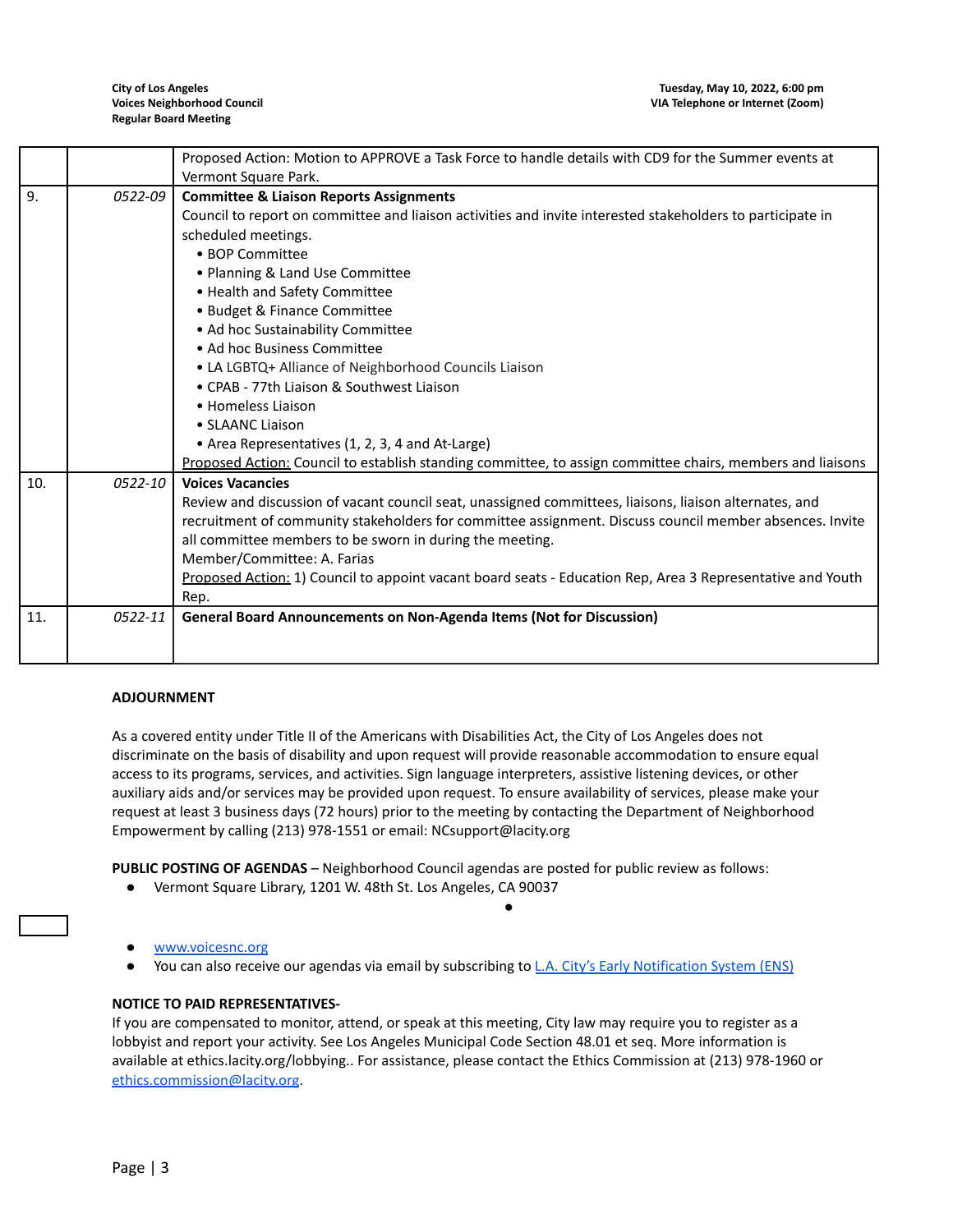## **PUBLIC ACCESS OF RECORDS**

In compliance with Government Code section 54957.5, non-exempt writings that are distributed to a majority or all of the board in advance of a meeting may be viewed at our website: [www.VoicesNC.org](http://www.voicesnc.org) or at the scheduled meeting. In addition if you would like a copy of any record related to an item on the agenda, please contact 323-285-1877 or email at: [VoicesNC90037@gmail.com.](mailto:VoicesNC90037@gmail.com)

## **RECONSIDERATION AND GRIEVANCE PROCESS**

For information on the Voices NC's process for board action reconsideration, stakeholder grievance policy, or any other procedural matters related to this Council, please consult the Voices NC Bylaws. The Bylaws are available at our Board meetings and at [www.VoicesNC.org](http://www.voicesnc.org).

| <b>Voices NC Council Vacancy</b>                                                                                                                            |                                                                                                                                                                                                                                                                                                                                                                                                                                                                                                                                                                                                  |  |  |
|-------------------------------------------------------------------------------------------------------------------------------------------------------------|--------------------------------------------------------------------------------------------------------------------------------------------------------------------------------------------------------------------------------------------------------------------------------------------------------------------------------------------------------------------------------------------------------------------------------------------------------------------------------------------------------------------------------------------------------------------------------------------------|--|--|
| Interested stakeholders can email a Letter of Intent to chair@voicesnc.org. Additional information about Voices NC is<br>available at https://VoicesNC.org. |                                                                                                                                                                                                                                                                                                                                                                                                                                                                                                                                                                                                  |  |  |
| <b>Council Vacancy</b>                                                                                                                                      | <b>Description</b>                                                                                                                                                                                                                                                                                                                                                                                                                                                                                                                                                                               |  |  |
| 1. Education Representative                                                                                                                                 | The Education Representative represents the interest of students and educators within<br>our community. This representative should be informed on the issues and concerns<br>related to educational organizations and institutions within Voices Neighborhood<br>Council boundaries.                                                                                                                                                                                                                                                                                                             |  |  |
| 2. Youth Representative                                                                                                                                     | The Youth Representative is appointed by the Board and must be at least sixteen (16)<br>years of age at the time of appointment. This representative should be informed on the<br>issues and concerns related to area youth and/or youth culture. If the appointed Youth<br>Representative is less than eighteen (18) years of age, the person is excluded from<br>voting on the (1) expenditure of Voices Neighborhood Council funds; (2) the hiring or<br>firing of staff of the Voices Neighborhood Council; or (3) entering into contracts and<br>agreements.                                |  |  |
| 3. Area 3 Representative                                                                                                                                    | The Area 3 Representative represents all interests within Area 3 of the Voices<br>Neighborhood Council. The Area 3 Representative will serve as a point of contact for<br>voicing the Area's community concerns. This representative should serve as a point of<br>contact between their Senior Lead Officers and the Los Angeles Council members<br>assigned to Area 3. This representative should be knowledgeable of city services that<br>can be utilized and benefit Area 3 boundaries. This member is also responsible for<br>ongoing outreach activities to this sector of our community. |  |  |

| <b>Voices NC Council Liaisons</b> |                                       |                        |                         |
|-----------------------------------|---------------------------------------|------------------------|-------------------------|
| <b>Council Liaison</b>            | <b>Meeting Time</b>                   | <b>Assigned Member</b> | <b>Alternate Member</b> |
| <b>1. SLAANC</b>                  | Third Thursday of the month (6:30pm)  | <b>Albert Farias</b>   | <b>Matthew Crawford</b> |
| 2. LAPD 77th C-PAB                | Second Thursday of the month (6:00pm) | Jaime Rabb             | <b>Matthew Crawford</b> |
| 3. LAPD Southwest C-PAB           | First Monday of the month (6:30pm)    |                        |                         |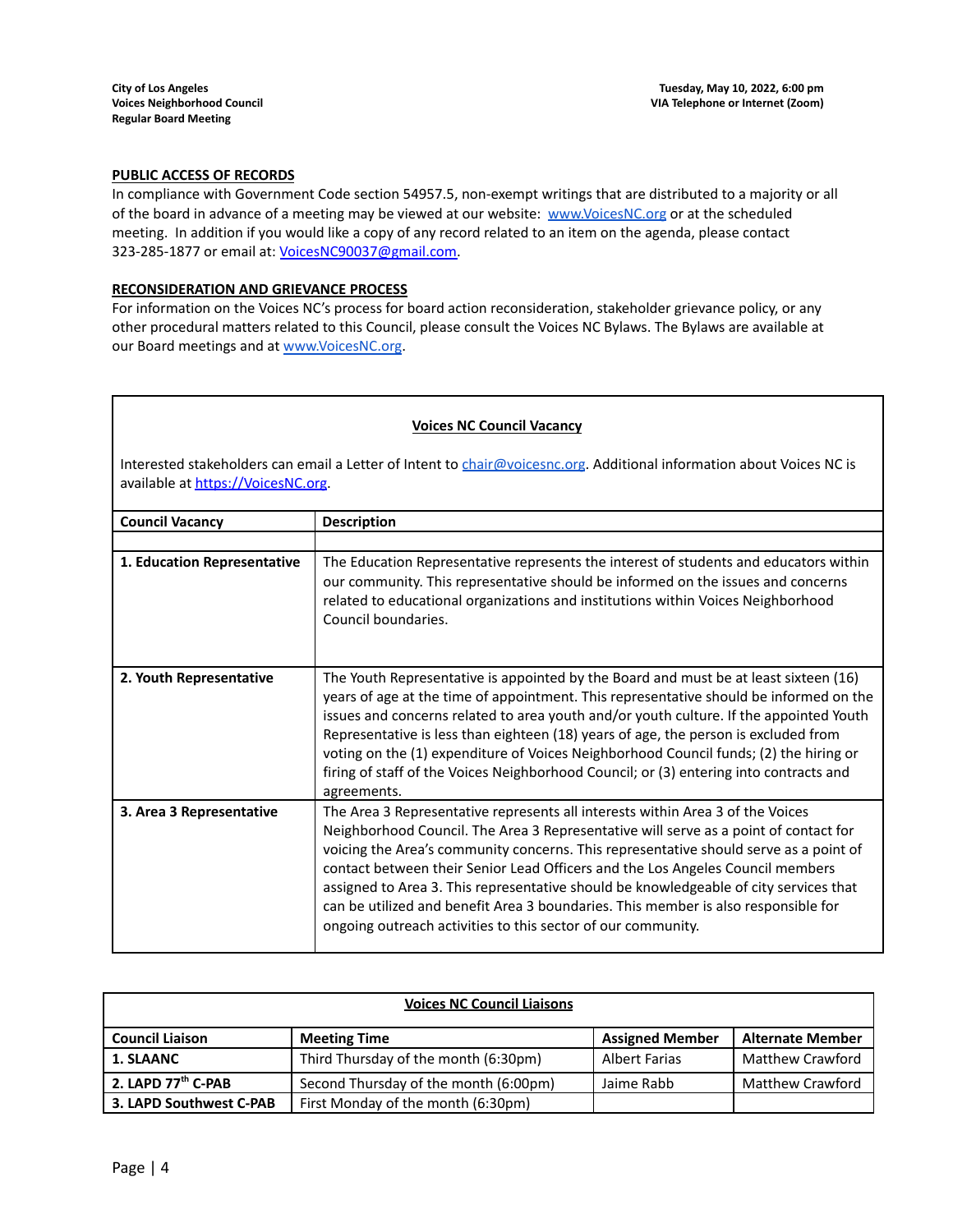| 4. Homelessness                | Every Other Month (TBD) (6:30pm)   | Elizabeth Ebow |  |
|--------------------------------|------------------------------------|----------------|--|
| 5. Resilience/Disaster         | TBD                                |                |  |
| <b>Preparedness</b>            |                                    |                |  |
| 6. Budget Advocate             | First Monday of the month (7:00pm) |                |  |
| 7. Neighborhood Council        | TBD                                |                |  |
| <b>Sustainability Alliance</b> |                                    |                |  |

# **Voices NC Council Financial Responsibilities**

| <b>Primary Signer</b> | <sup>nd</sup> Signer | <b>Alternate Signer</b> | 1 <sup>st</sup> Bankcard holder | . 2 <sup>nd</sup> Bankcard holder |
|-----------------------|----------------------|-------------------------|---------------------------------|-----------------------------------|
| Nieto (Treasurer)     | Farias<br>А.,        | Rabb                    | A. Farias                       | Rabb                              |

## **Voices NC Standing Committees**

All meetings are open to the public and will be posted on [www.empowerla.org](http://www.empowerla.org). All meetings will be held at Vermont Square Library unless otherwise posted. For more about Voices NC Standing Committees refer to Bylaws, Article VI, and *Section 1.*

| <b>Standing</b>     | <b>Assigned Member</b> | <b>Description</b>                                                             |
|---------------------|------------------------|--------------------------------------------------------------------------------|
| <b>Committees</b>   |                        |                                                                                |
| 1. Beautification,  | Sara Zurita            | The BOP Committee will have the responsibility to discuss issues, promote      |
| <b>Outreach and</b> | (stakeholder)          | partnerships on projects and brainstorm ideas to encourage greater             |
| Programming         |                        | community involvement and support. The committee will explore issues           |
| (BOP)               |                        | and ideas in order to define community identity and values by giving voice     |
|                     |                        | to its citizens and providing a form for group action and expression. Also     |
|                     |                        | outreach to the VNC stakeholders by utilizing any acceptable and Board         |
|                     |                        | forms<br>media<br>(e.g.<br>flyers,<br>approved<br>of<br>newsletters,<br>print, |
|                     |                        | television/electronic media, signs, banners, website, etc.) to inform          |
|                     |                        | stakeholders regarding projects and events. The Chair selects meeting          |
|                     |                        | site, date and time and meets as directed in these Bylaws.                     |
| 2. Budget &         | <b>Steven Nieto</b>    | The Budget and Finance Committee Investigate and pursue sources of             |
| <b>Finance</b>      |                        | income and funding. Make an initial review of project proposals and            |
|                     |                        | provide a report to the VNC board with recommendations. Generate a             |
|                     |                        | budget for each fiscal year, showing planned income and expenditures.          |
|                     |                        | And, maintain the Council budget current and report any issues to the          |
|                     |                        | Board.                                                                         |
| 3. Planning & Land  | Edward Garren &        | The Planning & Land Use Committee shall review, take public input, report      |
| Use                 | Estuardo               | on and make recommendations of actions to the Board on any land use,           |
|                     | Mazariegos             | beautification, and planning issues affecting the community in order to        |
|                     | (Co-chairs)            | improve the health and quality of life of its citizens. The committee also     |
|                     |                        | reviews and recommends action regarding building development projects          |
|                     |                        | requiring land use permits within the VNC boundaries; advocates                |
|                     |                        | positions on land use and building design for the betterment of the            |
|                     |                        | community; and considers and provides recommendations to Council on            |
|                     |                        | other topics, such as rezoning, applications, development permits, and         |
|                     |                        | any subdivision that require council approval.                                 |